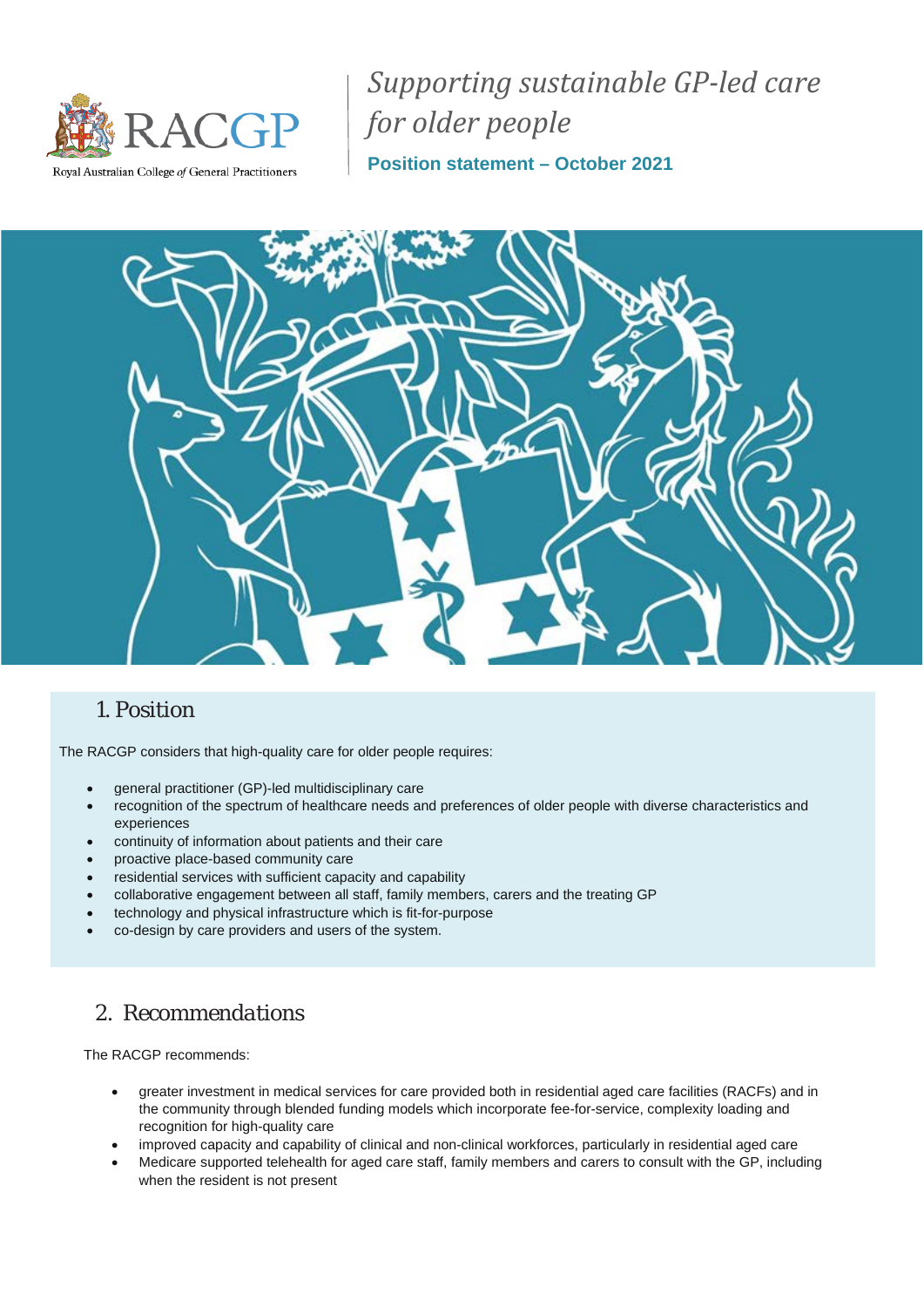#### 2 Supporting sustainable GP-led care for older people – RACGP position statement October 2021

- voluntary patient enrolment (VPE) with a patient's GP/general practice, including people over 65 in the community, residents of aged care facilities and all Aboriginal and Torres Strait Islander people, with additional resourcing
- interoperability of information and other technology systems between aged care services, pharmacy, hospital and general practice
- increased support for GP involvement in clinical governance, clinical oversight and aged care sector reforms
- more support for Aboriginal and Torres Strait Islander leadership and participation in aged care decision-making and service delivery.

# *3. Background*

## **3.1. Role of GPs in aged care**

GPs are an essential part of the medical workforce providing care to older people (those over 65 years of age).

GPs are core to keeping people well and in their home, providing health risk assessments, primary and secondary disease prevention, population health programs such as cancer screening and immunisation, and tracking and management of chronic disease. GPs work closely with other medical specialists, nurses, allied health professionals, support workers and administrative staff to deliver services to older people.

Over 90% of older people still live in the community, and most of the aged care services provided in Australia are delivered to people in the community rather than RACFs. During 2019–20, nearly 840,000 people accessed the Commonwealth Home Support Programme, while at 30 June 2020 a total of 335,889 people were using residential aged care (permanent or respite, 189,954), home care (142,436) or transition care (3,499) in Australia. [1](#page-6-0)

In 2018, 97.5% of people in Australia aged 65 and over saw a GP. In 2018–19, there were over 36 million Medicare claims for GP attendances for people aged 65 and over – 29% of the total 124 million claims for GP attendances. There were more than twice as many claims per person for those aged 65 and over than for those aged under 65.<sup>[2](#page-6-1)</sup>

While the proportion of people in permanent residential aged care who saw a GP was slightly less than those receiving home care or home support, people in permanent residential aged care had just over 60% more GP visits than those receiving home care. People living in permanent residential aged care averaged almost one GP attendance per fortnight (25 during the year) in 2016–17.<sup>1</sup>

The GP has a key role in maintaining person-centred continuity of care over time, including supporting transition of care when a patient moves to residential aged care.<sup>[3](#page-6-2)</sup> The transition from home-based care to RACF care requires intensive management due to the high rates of multimorbidity, further increasing the demands for comprehensive GP-led care. For older people in residential care, regular well-planned primary healthcare provided by a GP supports health and wellbeing and can reduce crisis-driven care.[4](#page-6-3)

## **3.2. Hospitalisation rates of older people**

High hospitalisation rates for older people, including potentially preventable hospitalisations, reflect the ongoing issues with access to and capacity of aged care services.<sup>[5](#page-6-4),[6](#page-6-5)</sup>

In 2018–19, the most common reasons for people over 65 being admitted to hospital were cancer, musculoskeletal conditions and other factors influencing health status.[7](#page-6-6) Hospital and emergency department data acquired from states and territories shows that, in 2018–19, 36.9% of aged care residents presented to an emergency department at least once. 31.1% of residents were admitted to a public hospital at least once, with this figure increasing to roughly 37% when private hospital admissions are included.[8](#page-6-7)

Australian data shows aged care residents are being hospitalised for reasons that are potentially preventable. For example, in 2018–19:

- 10.5% of residents had one or more hospitalisations for a fall
- 5.4% of residents had one or more hospitalisations for a fracture
- 22.2% of the residents entering or re-entering an aged care facility from hospital had an emergency department re-presentation within 30 days.<sup>[9](#page-6-8)</sup>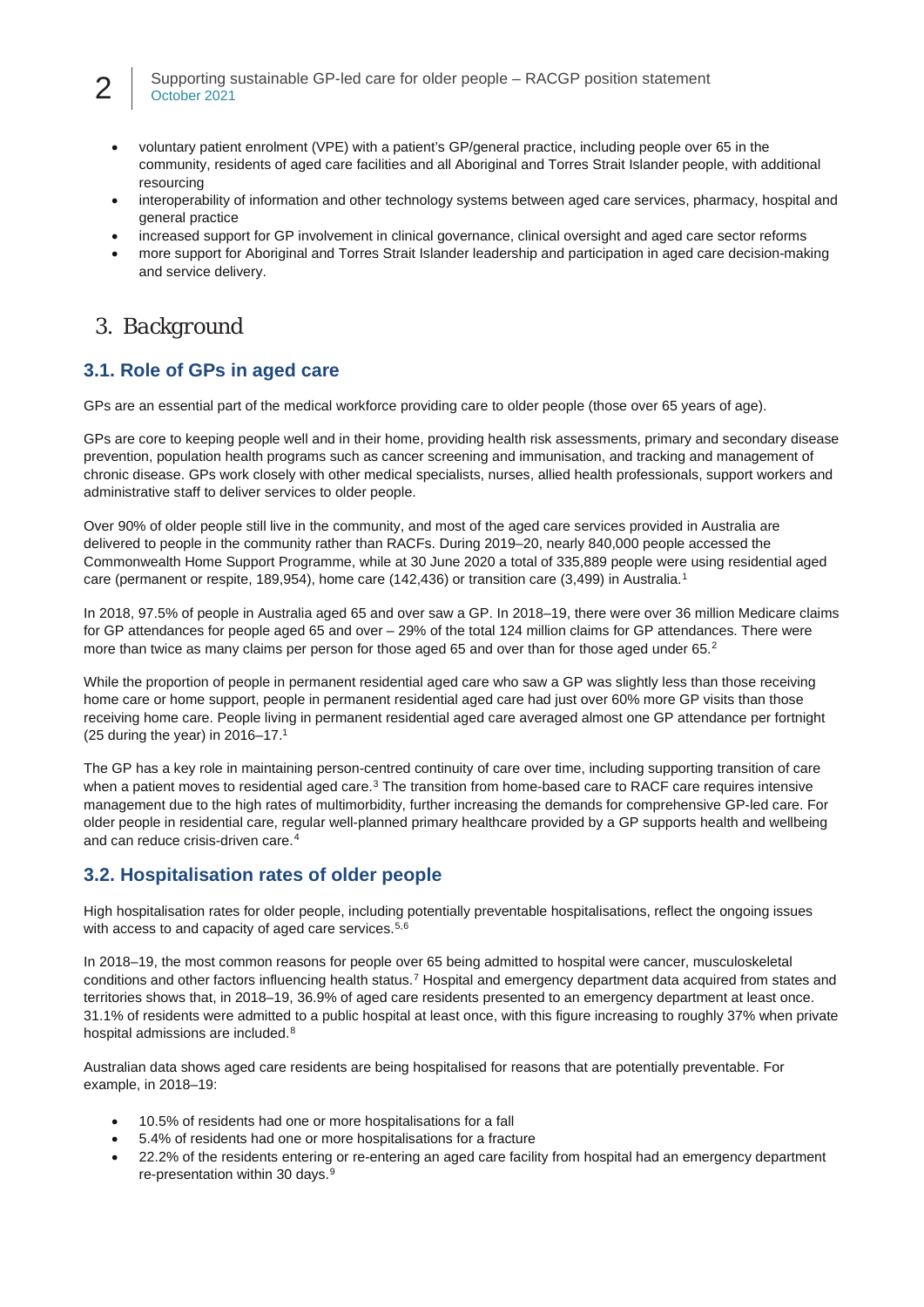# *4. Discussion*

## **4.1. Strengthening primary care is key to improving health outcomes and quality of life for older people.**

The RACGP's *[Vision for general practice and a sustainable healthcare system](https://www.racgp.org.au/advocacy/advocacy-resources/the-vision-for-general-practice/the-vision)* sets out a roadmap for sustainable healthcare through a strong primary care system that provides high-quality continuous and comprehensive care for all.<sup>[10](#page-6-9)</sup>

Older people are more likely to have multiple chronic conditions and require greater coordination of clinical and nonclinical resources.[11,](#page-6-10)[12](#page-6-11) As such, GP-led multidisciplinary care is particularly important to ensuring optimal health outcomes for older people.3,4,5,6 However, current models of care and funding arrangements mean there are significant barriers to GPs providing care to older people, both in the community and RACFs.

#### *Reforming models of care*

GP-led care should be supported through formal links between older people and their usual GP/general practice. A system of VPE should be introduced for people over 65 in the community, residents of aged care facilities and all Aboriginal and Torres Strait Islander people. This will enhance continuity of care throughout the system, with a targeted focus on preventive activities, early intervention, chronic disease management and smooth care transitions.

Sustainable funding reforms and greater investment in aged services will enhance access to health services and ensure coordination of care across different service providers. The RACGP supports blended funding models which incorporate fee-for-service, complexity loading and recognition for high-quality care. Funding systems should support a mix of telehealth, including phone and video, and face-to-face services to ensure older people can access appropriate primary care, including those who may be housebound.<sup>[13](#page-6-12)</sup>

The Medicare Benefits Schedule (MBS) items for attendances at RACFs and home visits should be increased to reflect the unique challenges of providing care in these circumstances. This should factor in the additional time needed for visits to patients' homes and RACFs, and the time to gather information from, collaborate with and provide care plans to a patient's various care providers. The current structure of MBS RACF items is a disincentive to see more patients in one RACF visit. This must be addressed to enable patients to maintain their relationship with their GP when they move to supported accommodation or to establish a new and ongoing relationship with a GP who provides care at their RACF.<sup>3,6</sup>

Further, the RACGP supports reform of incentive payments, such as the Practice Incentive Program, to incorporate a system of tiered care coordination payments to GPs for each RACF patient and person over 75 in the community. These would ensure GPs are supported to sustainably provide services to older people. All payments should be indexed annually at the rate of health inflation to recognise the rising costs of providing care.

An appropriately balanced funding model will improve access to primary care by ensuring general practice sustainability and increasing the number of GPs providing care to older people. This will support proactive management of comorbid health conditions and reduce avoidable complications and hospitalisations for this group.

#### *Supporting aged care staff, family members and carers to engage with GPs regarding care*

The delivery of responsive and appropriate care for older people requires a collaborative and engaged multidisciplinary team with clinical and non-clinical expertise.[14](#page-6-13) Professional consultations between GPs and other health staff, including nurses, are clinically necessary, facilitate the GP's ongoing treatment of the patient and assist RACF staff to meet their duty of care for the patient.

Research also identifies family members and carers as critical members of the multidisciplinary care team for older people, and engagement with this group enhances the sharing of information across the care team and the delivery of high-quality care.<sup>[15](#page-6-14)</sup> Introducing MBS support for telehealth consultations between GPs, aged care staff and family members/carers, including when the resident is not present, will support care that is responsive to the changing circumstances and condition of the resident.

#### *Improvements to infrastructure to enhance primary care sector engagement with aged care services*

Fit-for-purpose technology infrastructure in the aged care sector will improve sharing of information about care between GPs and other services for older people.<sup>[16](#page-6-15),[17](#page-6-16)</sup> Continuity of information is key to early identification of changes in the health and wellbeing of older people and proactive management of chronic health conditions.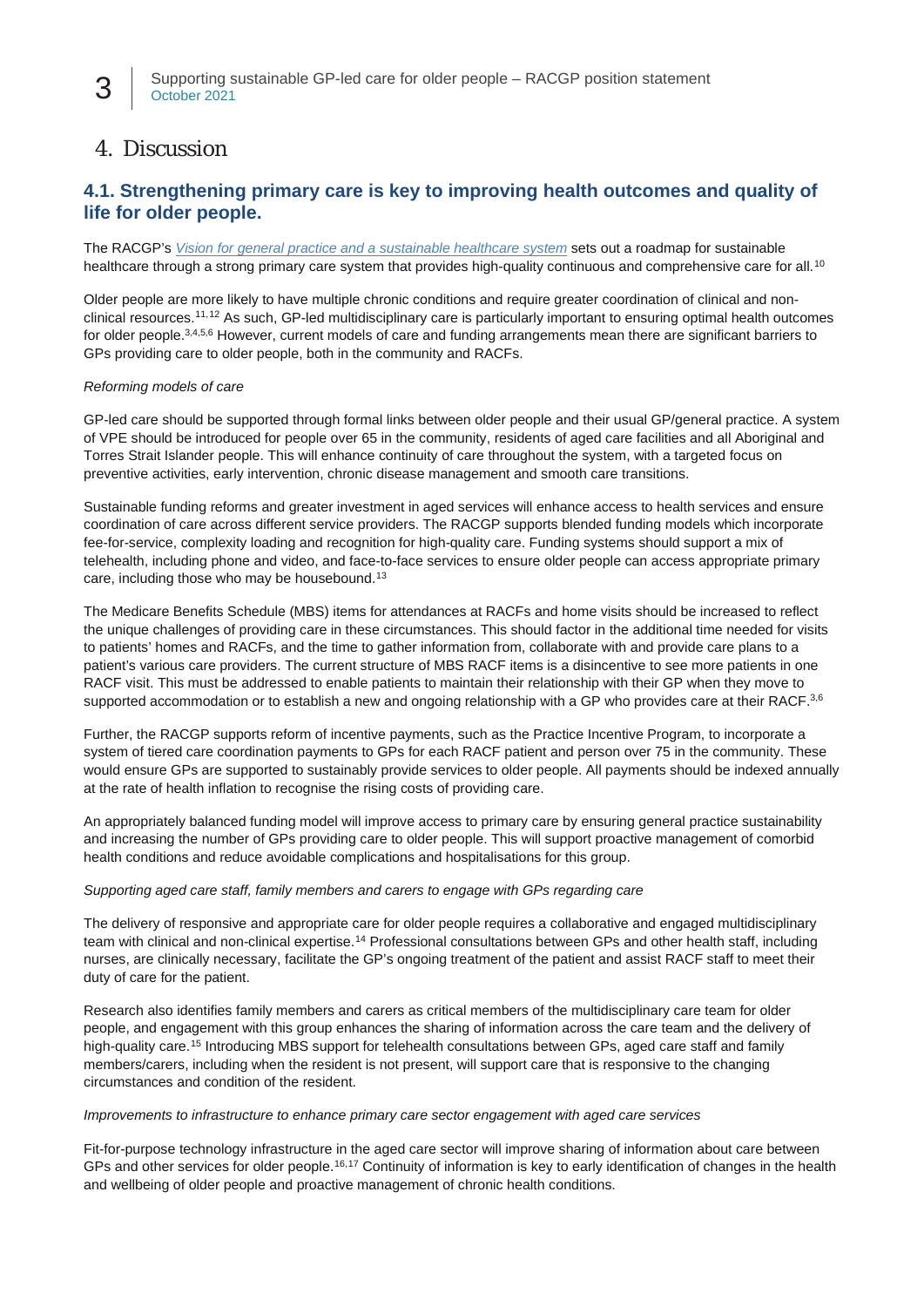4 Supporting sustainable GP-led care for older people – RACGP position statement October 2021

Currently, many RACF and GP clinical information systems are not interoperable and often do not allow remote access to patient records or medication charts. This limits the flow of information between services and means GPs can be required to duplicate administrative work at their consulting rooms to ensure essential details are captured in a patient's medical record.

Investing in technology system reform to ensure interoperability would bridge information gaps between separate care events and support care that is responsive to the changing needs of the patient. This is critical for older people who may have complex care needs and engage with multiple service providers, as well as those in rural and remote areas who may face greater barriers to sharing of information between providers.[18](#page-6-17)

Further efficiencies could be delivered through modernising medication management for RACFs (including through electronic medication charts), streamlining procedures for prescribing and supporting the use of Secure Message Delivery as the preferred method of electronic communication.

Appropriate physical infrastructure is also critical to ensuring high-quality of life for older people, specifically in RACFs. The RACGP encourages RACFs to have a dedicated, safe and private environment such as a consultation room to protect residents and support the delivery of high-quality care.14

### **4.2. Increasing capacity and capability of services to improve responsiveness to the needs of older people**

*Capacity of the system to provide proactive place-based community care*

Aged care services need to be adaptable to geographical, community, cultural and institutional contexts to meet peoples' diverse needs and preferences. There must be coordination and communication between the multitude of communitybased services and GPs providing care to older people.

An aged care system that provides proactive place-based services has the potential to significantly improve health outcomes and quality of life for older people. However, the increasing demand for aged care services in Australia means people do not always have timely access to appropriate local care and support.

The RACGP supports increasing the capacity of primary care services to enable continued independent living. Achieving and maintaining independence requires a multidisciplinary approach that not only focusses on the physical and mental health status of the older person, but also on social, cultural and economic factors.<sup>14</sup>

The provision of proactive place-based community care must include tailored aged care solutions to manage capacity issues in rural and remote areas. The importance of strong system capacity to enable continuity of care in rural and remote areas is detailed in the [RACGP Position Statement on GP-led aged care in rural Australia.](https://www.racgp.org.au/FSDEDEV/media/documents/RACGP/Position%20statements/GP-led-aged-care-in-rural-Australia.PDF)

The aged care system currently lacks capacity to provide place-based, culturally appropriate care for Aboriginal and Torres Strait Islander peoples. The [RACGP Silver Book](https://www.racgp.org.au/clinical-resources/clinical-guidelines/key-racgp-guidelines/view-all-racgp-guidelines/silver-book/silver-book-part-b/older-aboriginal-and-torres-strait-islander-people) highlights how culturally appropriate care must reflect the importance of family and relationships, connection to place and country, and a trauma-informed approach.<sup>14</sup> For Aboriginal and Torres Strait Islander peoples, focus should be placed on needs-based assessments rather than age-based cut-offs. The RACGP supports funding local options for culturally appropriate aged care.

#### *Strengthening the workforce in residential aged care*

Staffing levels and workforce skills remain a significant barrier to the provision of GP-led care in RACFs, with resourcing issues often exacerbated in rural and remote areas. Lack of adequate clinical staffing and training leads to poor understanding and implementation of care recommended by GPs, with consequent unavoidable complications for older people and more demands on GPs.

RACF staff need to be well educated and trained in many core areas of aged care, including medication management, falls prevention, pressure sore and wound care, dementia care, and social and emotional wellbeing, before they commence working in RACFs.

Cultural safety training, particularly around providing care for Aboriginal and Torres Strait Islander peoples, must be made compulsory throughout all residential aged care and should include an understanding of context and a tailoring of practice with face-to-face training, and regular follow-up and refreshment of training.<sup>14,[19](#page-6-18)</sup> Staff should have a robust understanding of trauma-informed care and be able to utilise its principles to promote healing, recovery and wellness.

We further support measures to ensure enhanced training for clinical and non-clinical staff for the delivery of quality and safe care in regional, rural and remote Australia.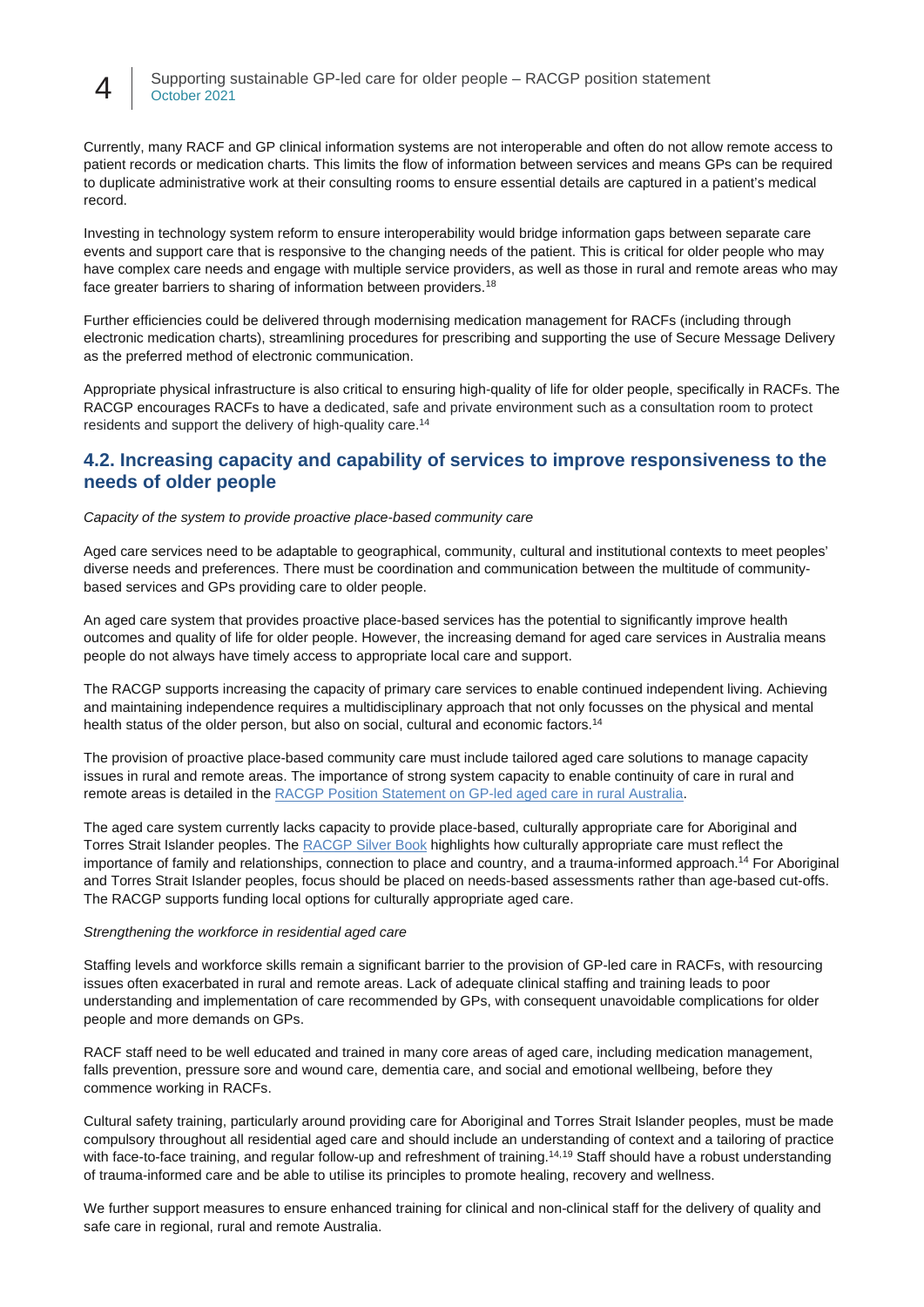#### *Managing prescribing in residential aged care*

The under-resourcing and fragmented nature of the current aged care system does not support high-quality medication management that meets the complex health needs of many older people. This is a particular concern for those with the behavioural and psychological symptoms of dementia in RACFs.

GPs are highly skilled in medication management for older people, including for antipsychotic medications. They are readily available to lead and coordinate prescribing, and they undertake continued professional development to ensure their skills and practices align with the latest medical evidence. GPs are particularly well-placed to manage any comorbidities or complex medication needs given their ongoing relationships with their patients and shorter wait times than other specialists.3

It is expected the introduction of VPE for older people, as well as measures to eliminate barriers for GPs to provide care to RACF residents, will help to improve continuity of care and reduce inappropriate prescribing in this sector. Research suggests facilitating continuity of GP-led care for new RACF residents is particularly important for preventing inappropriate initiation of psychotropic medications.3

To support high-quality medication management, the RACGP has proposed greater funding to support GP case management, review and supervision with referral to geriatricians and psychiatrists as required. The RACGP additionally supports increasing the capability of multidisciplinary teams to provide care to older people in RACFs.

#### *Supporting the medical workforce*

The medical workforce is under increasing pressure to provide services to the rapidly increasing proportion of older people in Australia. Supporting doctors, including GPs, to provide services to older people requires a range of measures targeting new models of care and funding reforms, improving the capacity and capability of the broader aged care workforce and increasing exposure to aged care for junior doctors.

It is vital that more doctors are supported and trained to provide services to older people, with targeted efforts directed to promoting interest in aged care in rural settings to lift local workforce constraints. A similar model to the Prevocational General Practice Placements Program could be developed to support a medical workforce pipeline into aged care settings. Increasing the number of rotations and training placements for junior doctors in aged care facilities will strengthen their understanding of the aged care setting and working as part of a primary care multidisciplinary team. It would also contribute to building team-based support for GPs already working at these facilities.

Training for the medical workforce should address the unique issues and challenges in aged care, including specific training on the behavioural and psychological symptoms of dementia.

## **4.3. Co-design is essential to ensuring services are suited to those accessing and delivering them**

#### *Supporting consumer and carer involvement in service design and delivery*

Embedding co-design in the aged care sector will help build a more patient-centred system.<sup>[20,](#page-6-19)[21](#page-6-20)</sup> The RACGP supports patients taking on an active role in identifying, implementing and evaluating improvements to healthcare services. Where possible, patients and carers should be supported as partners in healthcare design and delivery. The [Working with aged](https://www.agedcarequality.gov.au/resources/working-aged-care-consumers-resource)  [care consumers resource,](https://www.agedcarequality.gov.au/resources/working-aged-care-consumers-resource) produced by the Aged Care Quality and Safety Commission, outlines a range of best practice strategies and tools to engage with consumers and their representatives in this sector.<sup>[22](#page-7-0)</sup>

#### *GP involvement in the design of clinical care protocols*

As the main source of medical care to older people, GPs have valuable insight into best-practice design of aged care services and overarching sector reform. Involving GPs in the design, trial and implementation of changes to clinical protocols, team care arrangements, implementation of new technology, and models of care and funding will contribute to their acceptability and effectiveness. This should occur at a local, state and federal level, including GP representation in organisations such as the Aged Care Quality and Safety Commission, and with appropriate remuneration. Members are directed to th[e RACGP information sheet on GP representation](https://www.racgp.org.au/advocacy/advocacy-resources/gp-representation-information-for-members) for more information on representative opportunities.<sup>[23](#page-7-1)</sup>

Good clinical governance has the potential to reduce negative health outcomes by focussing on prevention and management rather than escalation to acute settings, especially referrals to ambulance and hospital emergency departments in after-hours periods. Including GPs in shared clinical governance and clinical oversight will contribute to improved clinical management, greater efficiencies in the care provided and improved engagement of GPs working at RACFs.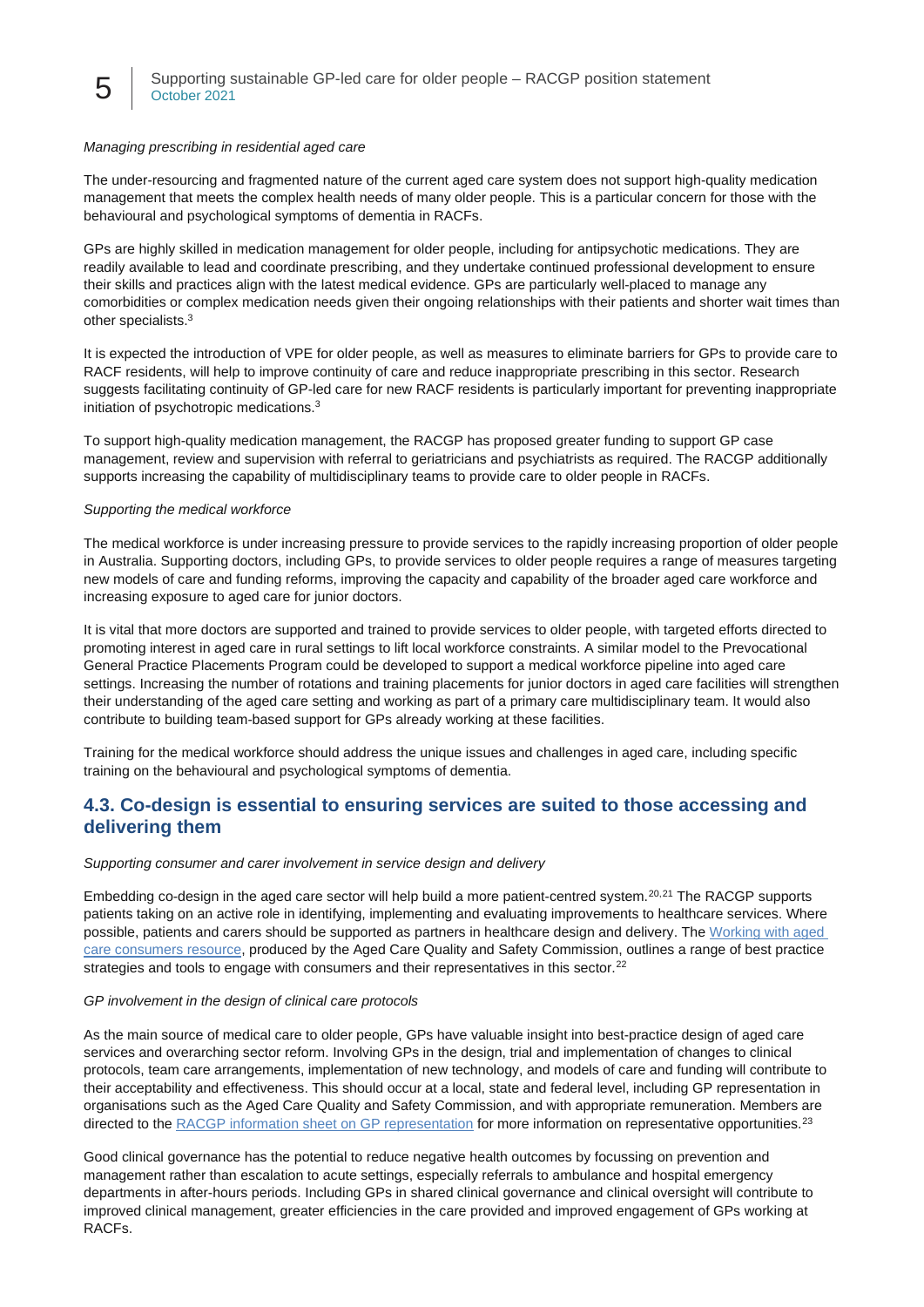#### *Aboriginal and Torres Strait Islander-led services*

The RACGP acknowledges the cultural and practical knowledge within the Aboriginal and Torres Strait Islander health sector, especially the concepts of cultural determination of health, self-determination and community control, as essential to improving the health and wellbeing of older Aboriginal and Torres Strait Islander peoples.<sup>[24](#page-7-2),[25](#page-7-3)</sup>

We endorse policies that support Aboriginal and Torres Strait Islander peoples to make decisions about, and take responsibility for, their own health and wellbeing. This includes financial and political support for Aboriginal and Torres Strait Islander–led initiatives, and evidence-based engagement and consultation practices. Consistent with the National Partnership Agreement on Closing the Gap, aged care resources should be directed to community-controlled organisations for Aboriginal and Torres Strait Islander peoples. [26](#page-7-4)

The RACGP further supports different models of care appropriate to Aboriginal and Torres Strait Islander peoples. Structures that embed shared decision-making and accountability for Aboriginal and Torres Strait Islander peoples are needed within the aged care sector to ensure effective long-term outcomes for individuals and communities.

Author: Funding and Health System Reform

Contact: [healthreform@racgp.org.au](mailto:healthreform@racgp.org.au)

Review date: 2024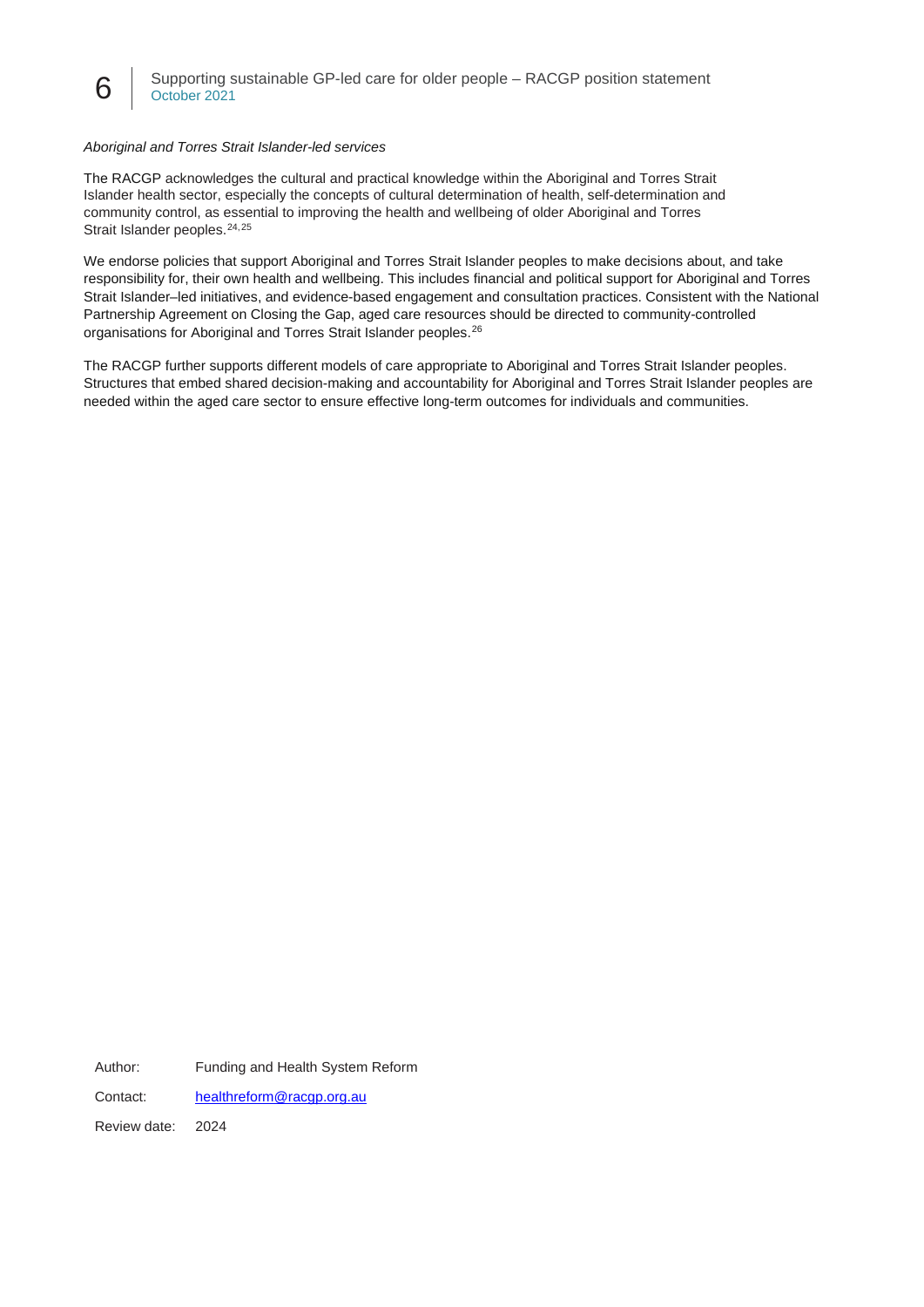# *5. References*

<span id="page-6-0"></span>1. Australian Institute of Health and Welfare. People using aged care. GEN Aged Care Data. Canberra: AIHW, 2021.

<span id="page-6-1"></span>2. Australian Institute of Health and Welfare. Health of older people. Canberra: AIHW, 2020.

<span id="page-6-2"></span>3. Welberry HJ, Jorm LR, Schaffer AL, Barbieri S, Hsu B, Harris MF, Hall J, Brodaty H. Psychotropic medicine prescribing and polypharmacy for people with dementia entering residential aged care: the influence of changing general practitioners. Medical Journal of Australia. 2021 Aug 2;215(3):130-6.

<span id="page-6-3"></span>4. Codde J, Arendts G, Frankel J, Ivey M, Reibel T, Bowen S, Babich P. Transfers from residential aged care facilities to the emergency department are reduced through improved primary care services: an intervention study. Australasian Journal on Ageing. 2010 Dec;29(4):150-4.

<span id="page-6-4"></span>5. Arendts G, Reibel T, Codde J, Frankel J. Can transfers from residential aged care facilities to the emergency department be avoided through improved primary care services? Data from qualitative interviews. Australasian Journal on Ageing. 2010 Jun;29(2):61-5.

<span id="page-6-5"></span>6. Ionescu-Ittu R, McCusker J, Ciampi A, Vadeboncoeur AM, Roberge D, Larouche D, Verdon J, Pineault R. Continuity of primary care and emergency department utilization among elderly people. Canadian Medical Association Journal. 2007 Nov 20;177(11):1362-8.

<span id="page-6-6"></span>7. Australian Institute of Health and Welfare. Australia's hospitals at a glance 2018–19. Canberra: AIHW, 2020.

<span id="page-6-7"></span>8. Royal Commission into Aged Care Quality and Safety. Hospitalisations in Australian aged care: 2014/15–2018/19. Research paper 18, February 2021. Canberra: Commonwealth of Australia, 2021.

<span id="page-6-8"></span>9. Royal Commission into Aged Care Quality and Safety. Final report: Care, dignity and respect. Volume 2 – The current system. Canberra: Commonwealth of Australia, 2021.

<span id="page-6-9"></span>10. The Royal Australian College of General Practitioners. RACGP Vision for General Practice. Melbourne: RACGP, 2019.

<span id="page-6-10"></span>11. Australian Bureau of Statistics. Microdata: National Health Survey, 2017–18. Canberra: ABS, 2019. Available at[: https://www.abs.gov.au/ausstats/abs@.nsf/mf/4324.0.55.001](https://www.abs.gov.au/ausstats/abs@.nsf/mf/4324.0.55.001) [Accessed 30 April 2021].

<span id="page-6-11"></span>12. Salisbury C, Johnson L, Purdy S, Valderas JM, Montgomery AA. Epidemiology and impact of multimorbidity in primary care: a retrospective cohort study. British Journal of General Practice. 2011 Jan 1;61(582):e12-21.

<span id="page-6-12"></span>13. Javanparast S, Roeger L, Kwok Y, Reed RL. The experience of Australian general practice patients at high risk of poor health outcomes with telehealth during the COVID-19 pandemic: a qualitative study. BMC family practice. 2021 Dec;22(1):1-6.

<span id="page-6-13"></span>14. The Royal Australian College of General Practitioners. RACGP aged care clinical guide (Silver Book) 5th edition. Part B. Melbourne: RACGP, 2019.

<span id="page-6-14"></span>15. Pearson R, Mullan J, Dijkmans‐Hadley B, Halcomb E, Bonney A. Medical care in Australian residential aged care: Perspectives of residents, family, nurses and general practitioners. Health & Social Care in the Community. 2021. doi: 10.1111/hsc.13352

<span id="page-6-15"></span>16. Allen J, Ottmann G, Brown R, Rasmussen B. Communication pathways in community aged care: an Australian study. International journal of older people nursing. 2013;8(3):226-35.

<span id="page-6-16"></span>17. Davis J, Morgans A, Burgess S. Information management in the Australian aged care setting: An integrative review. Health Information Management Journal. 2017;46(1):3-14.

<span id="page-6-17"></span>18. Australian Institute of Health and Welfare. Coordination of health care: experiences of information sharing between providers for patients aged 45 and over 2016. Canberra: AIHW, 2019.

<span id="page-6-18"></span>19. Department of Health. Actions to support older Aboriginal and Torres Strait Islander people – A guide for aged care providers. Canberra: Commonwealth of Australia, 2019.

<span id="page-6-19"></span>20. Robert G, Cornwell J, Locock L, Purushotham A, Sturmey G, Gager M. Patients and staff as codesigners of healthcare services. British Medical Journal. 2015;350:g7714.

<span id="page-6-20"></span>21. Scholle SH, Torda P, Peikes D, Han E, Genevro J. Engaging patients and families in the medical home. Rockville, MD: Agency for Healthcare Research and Quality, US Department of Health and